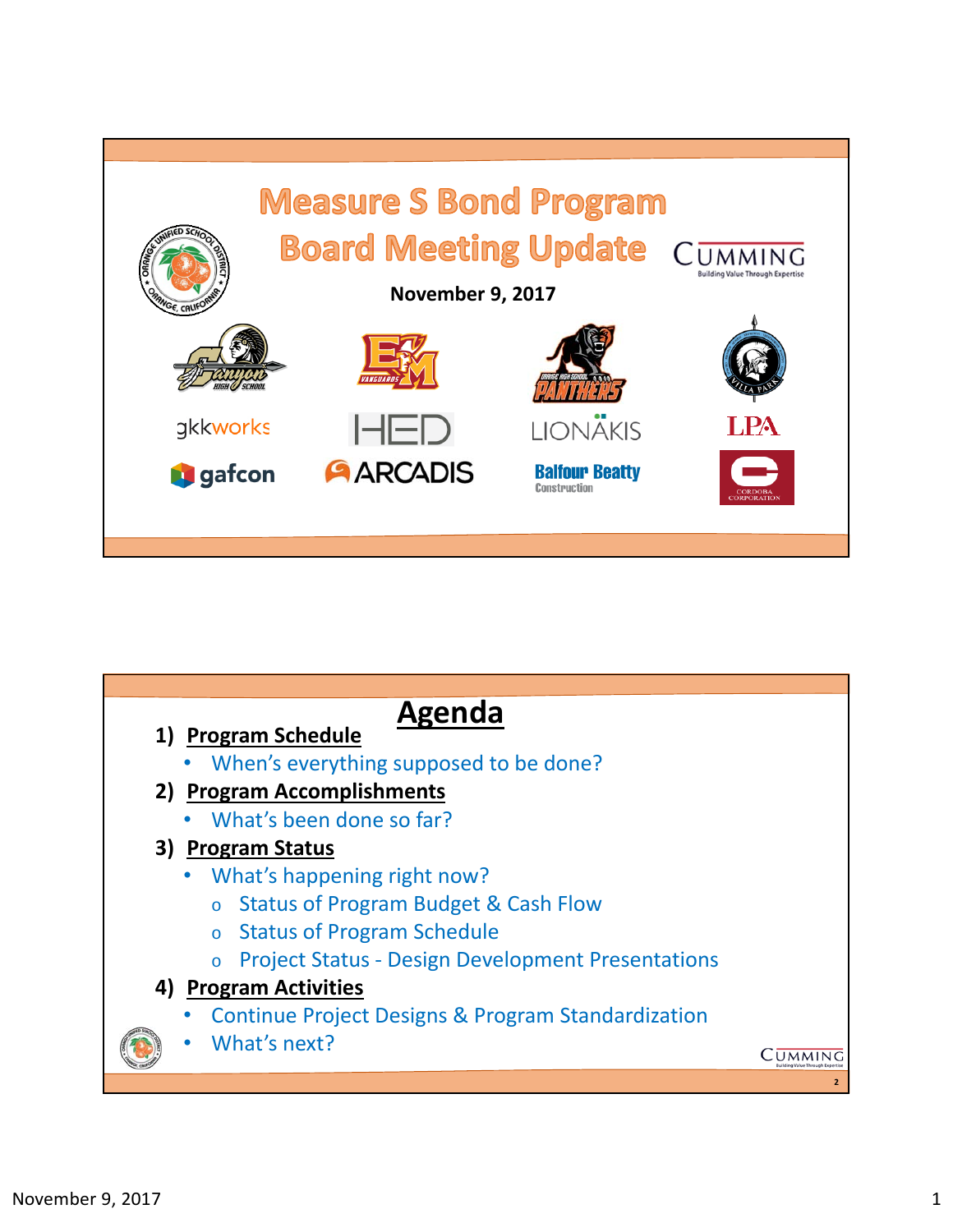

| *NOTE: The current program budget is based upon design estimates. Final Budgets will be published upon receipt of construction bids.<br><b>Measure S Bond Program</b><br><b>Budget vs Actuals - Program Summary, By Budget Category</b> | <b>Program Budget</b>        |                 |                                                    |                                 |                                             |  |  |
|-----------------------------------------------------------------------------------------------------------------------------------------------------------------------------------------------------------------------------------------|------------------------------|-----------------|----------------------------------------------------|---------------------------------|---------------------------------------------|--|--|
| <b>Project Budget Estimate - Schematic Design Phase</b>                                                                                                                                                                                 |                              |                 |                                                    |                                 | <b>Monthly Progress Report October 2017</b> |  |  |
| QSS Data thru 10/31/17                                                                                                                                                                                                                  | "A"<br><b>Estimated Cost</b> | "B"<br>Expended | "C"<br>Committed<br>Balance /<br><b>Encumbered</b> | $"D = A-B-C"$<br><b>Balance</b> |                                             |  |  |
| <b>Allocated Funds</b>                                                                                                                                                                                                                  |                              |                 |                                                    |                                 |                                             |  |  |
| 1. Design Cost                                                                                                                                                                                                                          | \$9,605,657                  | \$2,596,566     | \$7,009,091                                        | \$0                             |                                             |  |  |
| 2. Construction Cost                                                                                                                                                                                                                    | \$134,410,138                | SO <sub>2</sub> | \$44,800                                           | \$134,365,338                   |                                             |  |  |
| 3. Program and Construction Management                                                                                                                                                                                                  | \$12,706,689                 | \$722,233       | \$8,369,391                                        | \$3,615,065                     |                                             |  |  |
| * 4. Construction Support Costs                                                                                                                                                                                                         | \$21,785,428                 | \$219,832       | \$198,776                                          | \$21,366,820                    |                                             |  |  |
| SO <sub>2</sub><br>\$29,337,488<br>5. Contingency (Escalation, Construction, Project)<br>\$207,845,399<br>\$3,538,630                                                                                                                   | SO <sub>2</sub>              | \$29,337,488    |                                                    |                                 |                                             |  |  |
|                                                                                                                                                                                                                                         |                              |                 | \$15,622,058                                       | \$188,684,710                   |                                             |  |  |
| <b>Unallocated Funds</b>                                                                                                                                                                                                                |                              |                 |                                                    |                                 |                                             |  |  |
| 1. Unallocated Bond Funds                                                                                                                                                                                                               | \$80,154,601                 | 50              | S <sub>O</sub>                                     | \$80,154,601                    |                                             |  |  |
|                                                                                                                                                                                                                                         | \$80,154,601                 | \$0             | \$0                                                | \$80,154,601                    |                                             |  |  |
| <b>Total Bond Program</b>                                                                                                                                                                                                               | \$288,000,000                | \$3,538,630     | \$15,622,058                                       | \$268,839,311                   |                                             |  |  |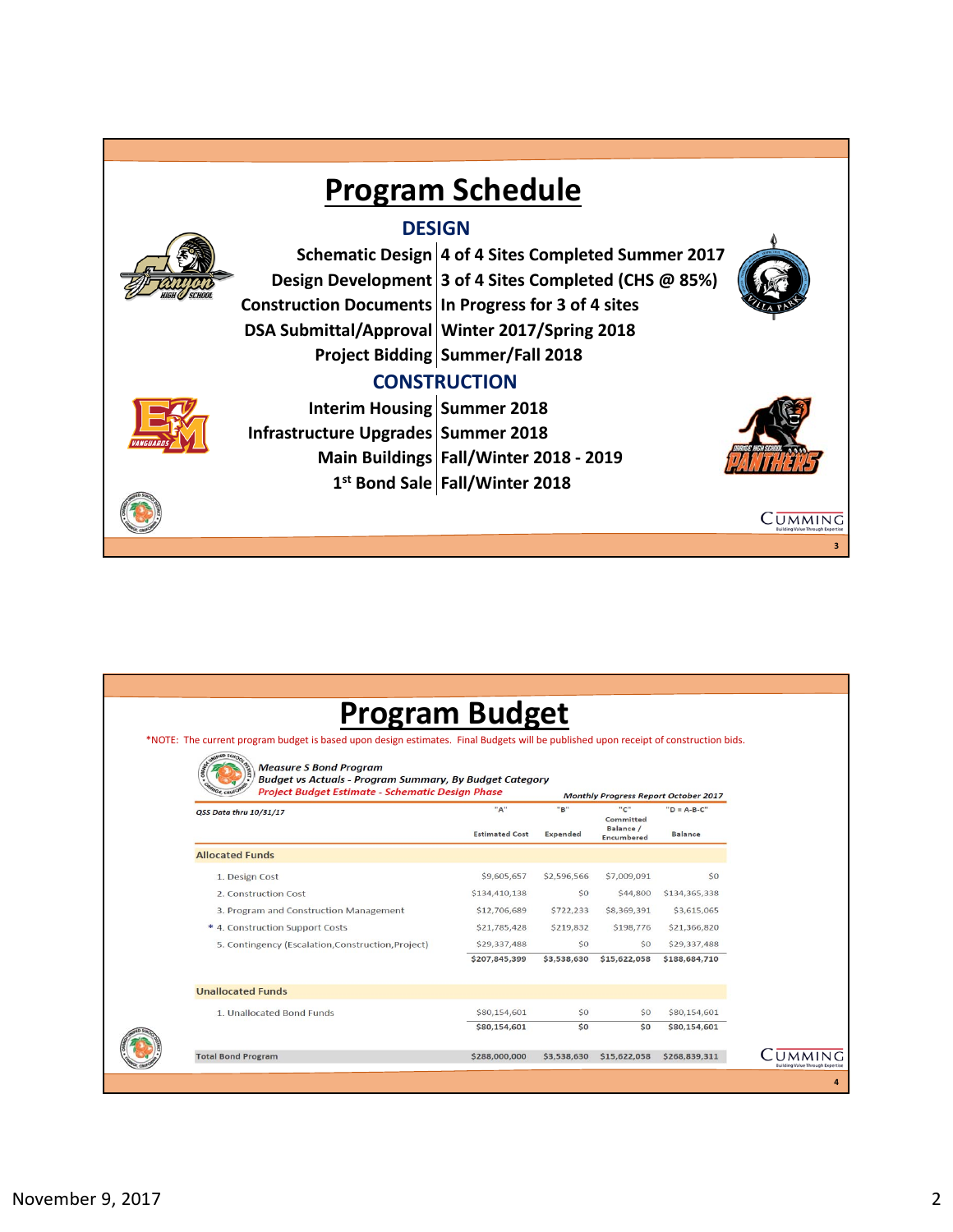

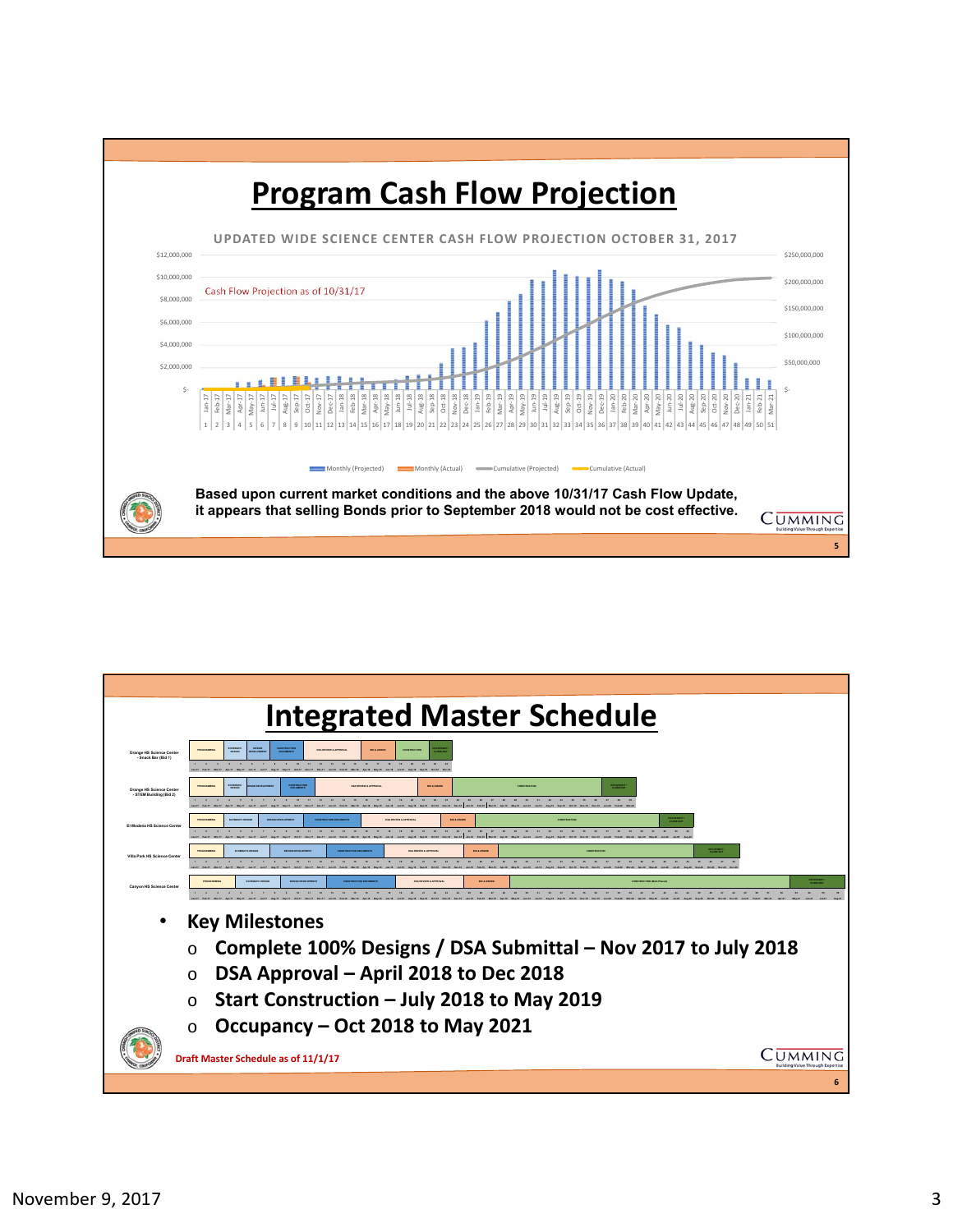